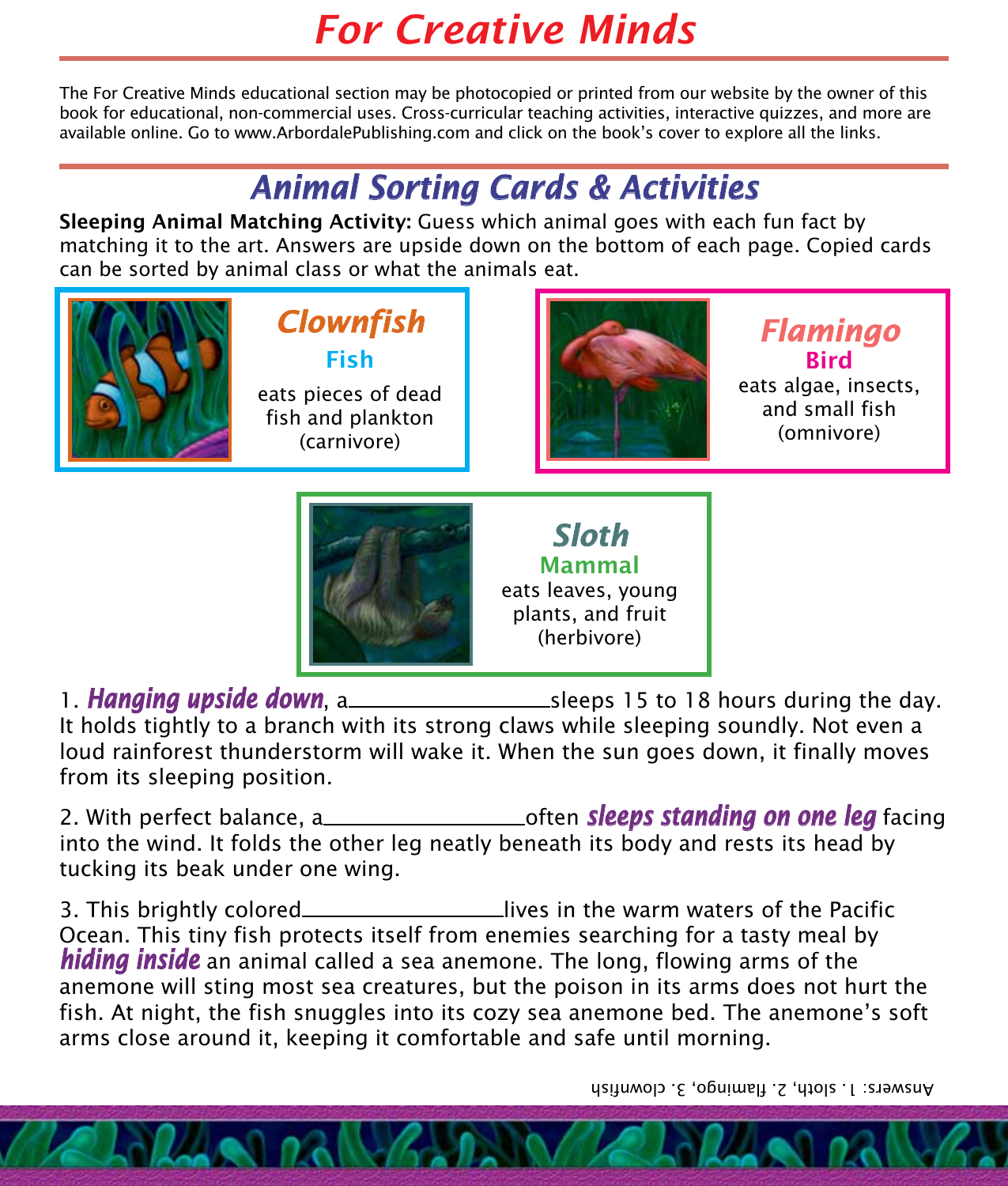

*Bee-eater* **Rird** eats bees and insects (carnivore)



Reptile most eat insects and bug, some eat plants (carnivore, some omnivore)

*Lizard*





*Polar Bear* Mammal eats seals and other animals (carnivore)

1. A is a cold-blooded animal. Its body does not make heat, so it must find heat to warm itself. *Stretching on a sunny rock* is the perfect place for a nap on a cool morning.

2. Exposed and dozing on the snow, a and her cubs stay surprisingly warm. These bears dig and then *snuggle into shallow pits* in the snow with their backs to the wind. Thick fur and a layer of fat keep them warm. A mother bear makes a soft

pillow for her cubs.

3. The <u>is famous</u> for its sleeping habits. It hibernates, or sleeps, all winter

long *curled in an underground burrow*. During hibernation its heartbeat and breathing slows down and its body temperature drops. There is a special day (February 2) in honor of this animal. Some people believe that if he sees his shadow when he comes out of hibernation, there will be six more weeks of winter.

4. A tiny\_\_\_\_\_\_\_\_\_\_\_\_\_\_\_\_\_\_\_likes to **sleep together with others at night**. Up to ten will line up on the same perch, arriving before dusk to claim their place in line. They all face the same direction and press their sides against each other before closing their eyes to sleep.

Answers: 1. lizard, 2. polar bear, 3. groundhog, 4. bee-eater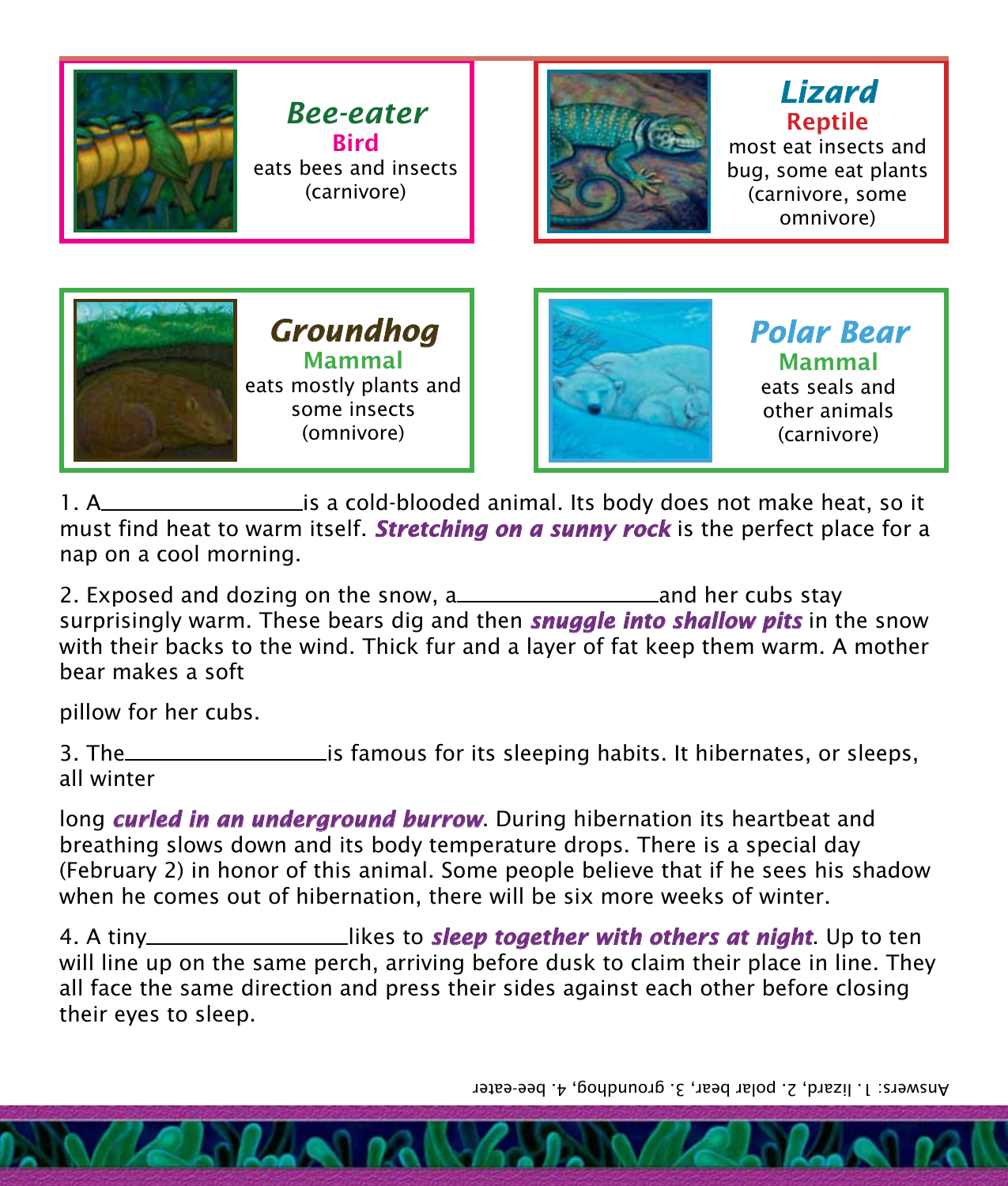

1. Living high in eucalyptus trees, an Australian subsequently spends most of its life sleeping. It usually sleeps 18 to 20 hours each day. It *tucks into a fork of tree branches* to snooze.

2. A may *sleep on the beach or while floating in water*. It is lulled to sleep as it gently bobs up and down with only its head above water.

3. A sleeps about five minutes at a time, *standing up*. It sleeps about six times a day for a total of about 30 minutes.

4. *Curled on a limb* of a shade tree or stretched out on a rock, a takes many catnaps during the day. If it has a full stomach, it may sleep up to 20 hours a day.

Answers: 1. koala, 2. harbor seal, 3. giraffe, 4. lion